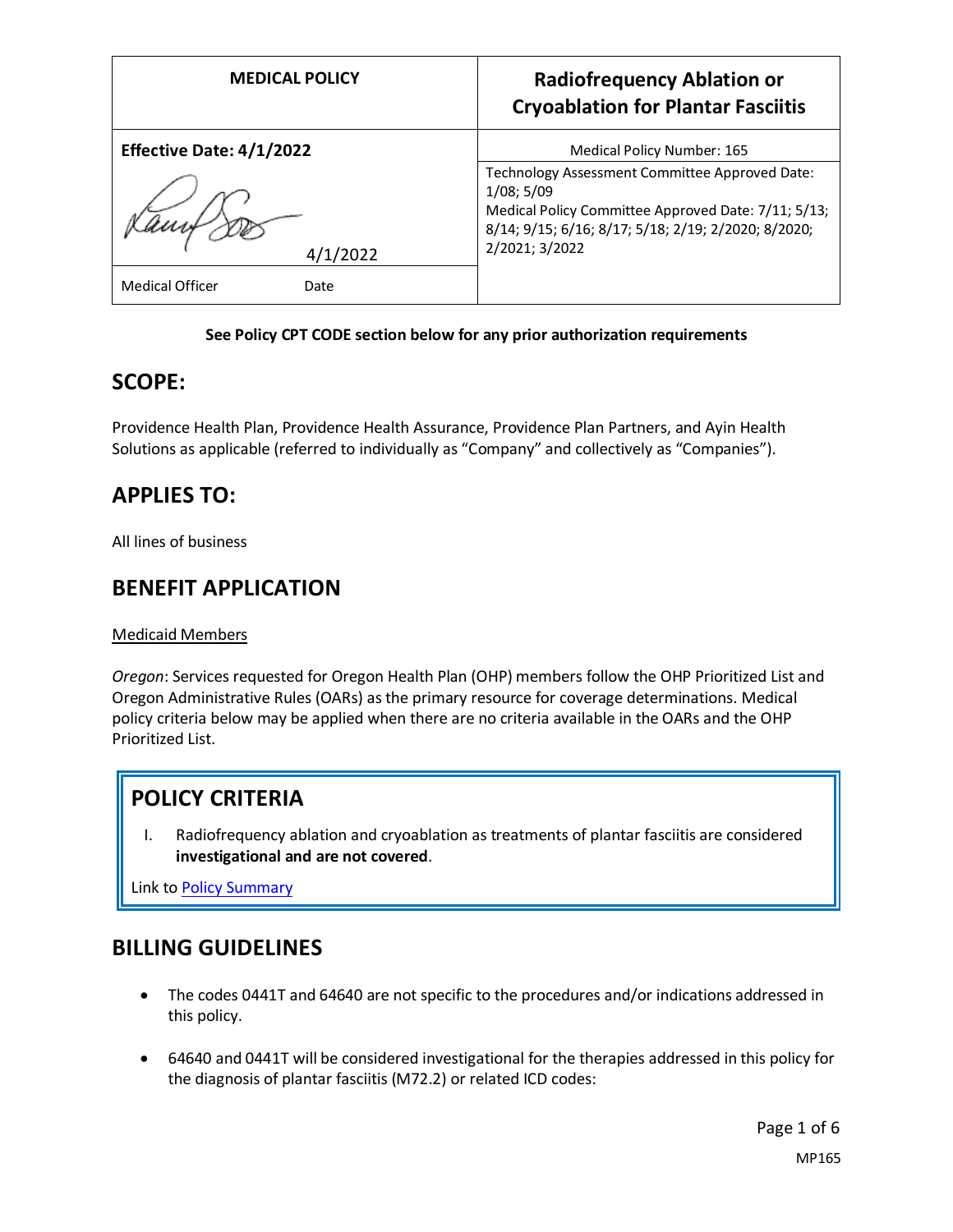| <b>MEDICAL POLICY</b>                                                                                        |                                                                 | <b>Radiofrequency Ablation or</b><br><b>Cryoablation for Plantar Fasciitis</b>                                                                                                                  |
|--------------------------------------------------------------------------------------------------------------|-----------------------------------------------------------------|-------------------------------------------------------------------------------------------------------------------------------------------------------------------------------------------------|
| <b>Effective Date: 4/1/2022</b>                                                                              |                                                                 | Medical Policy Number: 165                                                                                                                                                                      |
| 4/1/2022                                                                                                     |                                                                 | Technology Assessment Committee Approved Date:<br>$1/08$ ; 5/09<br>Medical Policy Committee Approved Date: 7/11; 5/13;<br>8/14; 9/15; 6/16; 8/17; 5/18; 2/19; 2/2020; 8/2020;<br>2/2021; 3/2022 |
| <b>Medical Officer</b><br>Date                                                                               |                                                                 |                                                                                                                                                                                                 |
| $G57.60 - G57.63.$<br>$G5700 - G5703$<br>M25751 - M25759<br>M4308<br>M4318<br>M4328<br>M461<br>M4698<br>M533 | M4728<br>M47818<br>M47898<br>M4808<br>M488X8<br>M5117<br>M532X8 | M5388<br>M5414 - M5417<br>M5430 - M545<br>M7060 - M7072<br>M729<br>M7600 - M7622                                                                                                                |

# **CPT CODES**

| <b>All Lines of Business</b>                                                                                                                                                      |                                                                                                             |  |
|-----------------------------------------------------------------------------------------------------------------------------------------------------------------------------------|-------------------------------------------------------------------------------------------------------------|--|
| <b>No Prior Authorization Required</b>                                                                                                                                            |                                                                                                             |  |
| Note: The following codes are investigational and not covered when billed with the diagnosis of<br>plantar fasciitis (M72.2) or related ICD codes (see Billing Guidelines above). |                                                                                                             |  |
| 0441T                                                                                                                                                                             | Ablation, percutaneous, cryoablation, includes imaging guidance; lower extremity<br>distal/peripheral nerve |  |
| 64640                                                                                                                                                                             | Destruction by neurolytic agent; other peripheral nerve or branch                                           |  |
| <b>Unlisted Codes</b>                                                                                                                                                             |                                                                                                             |  |
| All unlisted codes will be reviewed for medical necessity, correct coding, and pricing at the                                                                                     |                                                                                                             |  |
| claim level. If an unlisted code is billed related to services addressed in this policy then it                                                                                   |                                                                                                             |  |
| will be denied as <b>Not Covered.</b>                                                                                                                                             |                                                                                                             |  |
| 20999                                                                                                                                                                             | Unlisted procedure, musculoskeletal system, general                                                         |  |
| 28899                                                                                                                                                                             | Unlisted procedure, foot or toes                                                                            |  |
| 64999                                                                                                                                                                             | Unlisted procedure, nervous system                                                                          |  |

# **DESCRIPTION**

#### **Plantar Fasciitis**

Plantar fasciitis is a condition in which the connective tissue between the heel bone and base of the toes, called the plantar fascia, becomes inflamed. Plantar fasciitis is often localized to the plantar medial aspect of the heel, and is the most common cause of heel pain. The pain is typically worse in the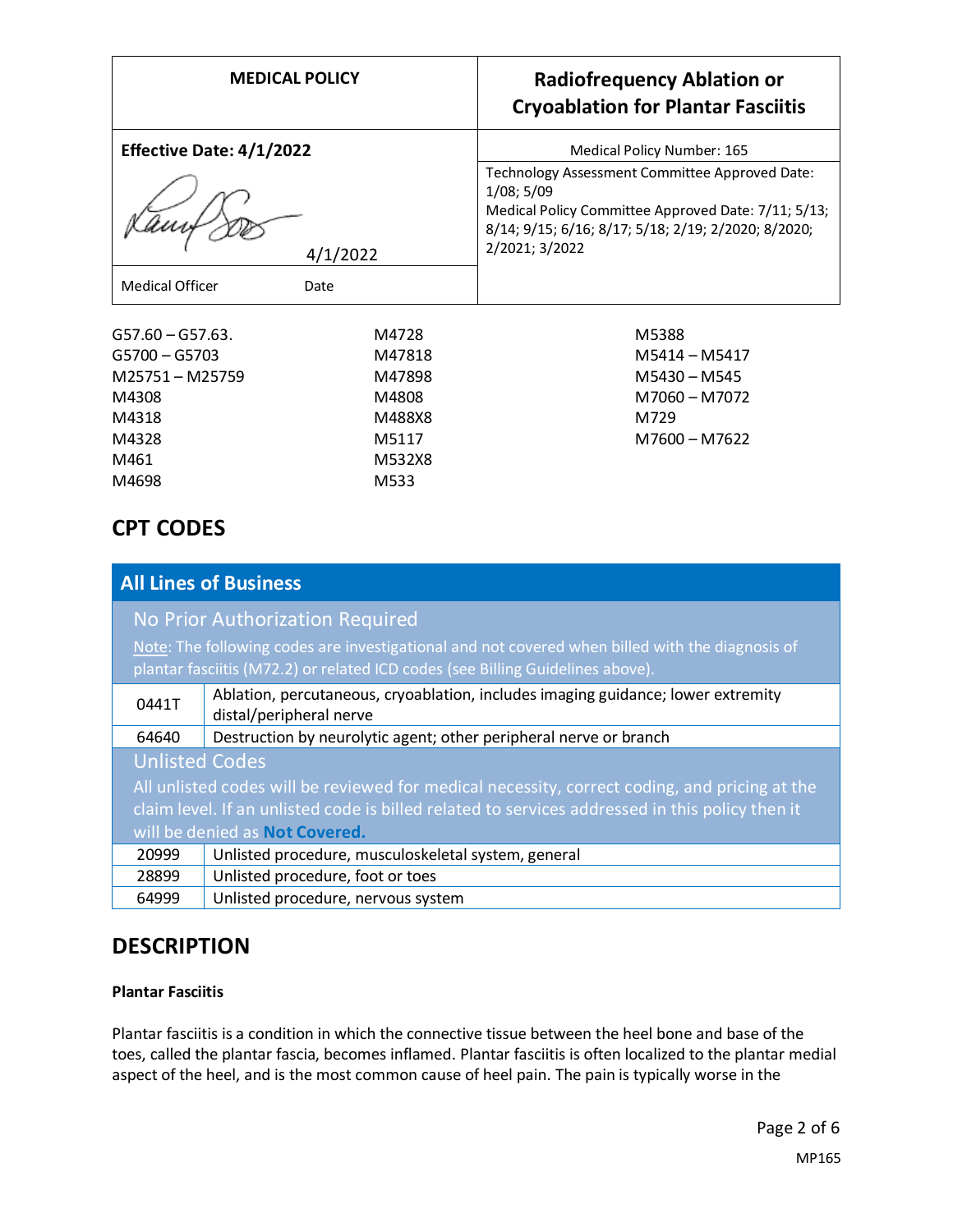morning but improves with movement. Diagnosis of plantar fasciitis is typically made through clinical history and physical examination. $1$ 

"Plantar fasciitis is primarily treated nonoperatively, and up to 95% of patients have symptom resolution within 12 to 18 months. Conservative treatments for plantar fasciitis include modification of activities (e.g., avoidance of repetitive impact activities), plantar fascia stretching and ice massage, taping, night splints, orthotics, analgesia, anti-inflammatory agents, and local steroid injections. Surgical interventions, such as partial or complete fasciotomy, are reserved for the most recalcitrant cases and are rarely used."<sup>1</sup> Currently, there are several minimally invasive treatments being explored as alternatives to conservative and surgical management of plantar fasciitis. This policy will address the following minimally invasive therapies: radiofrequency ablation and cryoablation.

#### **Radiofrequency Ablation**

Radiofrequency ablation (RFA), also known as radiofrequency (RF) lesioning, RF nerve ablation (RFNA), RF neurotomy, denervation, or rhizotomy, is a minimally invasive treatment proposed to temporarily reduce pain caused by plantar fasciitis. During the procedure, a radiofrequency cannula and probe are inserted into the heel. The probe is heated to 80-90 degrees celsius and heat is applied to the target nerve for 1-3 minutes. The proposed mechanism of action is that radiofrequency energy causes thermal damage to the nerve, which reduces or eliminates the perception of pain. The procedure is typically performed under local anesthetic or light sedation as an outpatient procedure. It may be performed with fluoroscopic or ultrasonographic guidance to facilitate localization of the target nerves. Recovery time is estimated to be between 1-4 weeks, and effects are said to last up to 24 months.<sup>1</sup>

#### **Cryoablation**

Cryoablation, also referred to as cryosurgery, cryotherapy, cryodenervation or cryogenic neuroablation, has also been proposed as minimally invasive treatment for individuals with plantar fasciitis. This technique involves the use of a specialized probe called a cryoprobe and administration of intense cooling applications to the target nerve, usually on the proximal plantar area of the foot. The proposed mechanism of action is that freezing destroys nerve tissue by causing extensive vascular damage to the endoneural capillaries or blood vessels supplying the nerves, thereby interrupting the transmission of pain impulses. Treatment effects have been reported two last up to 24 months.

## **REVIEW OF EVIDENCE**

A review of the ECRI, Hayes, Cochrane, and PubMed databases was conducted regarding the use of radiofrequency ablation (RFA) and cryoablation as potential treatments for plantar fasciitis. Below is a summary of the available evidence identified through January 2022.

Because of the variable natural history of plantar fasciitis and the subjective nature of outcome measures like pain, randomized clinical trials (RCTs) are needed to determine whether outcomes are truly improved with the use of RFA or cryoablation as opposed to placebo effect. Ideally, trials should be sufficiently powered to avoid spurious results, include homogenous patient populations, longer follow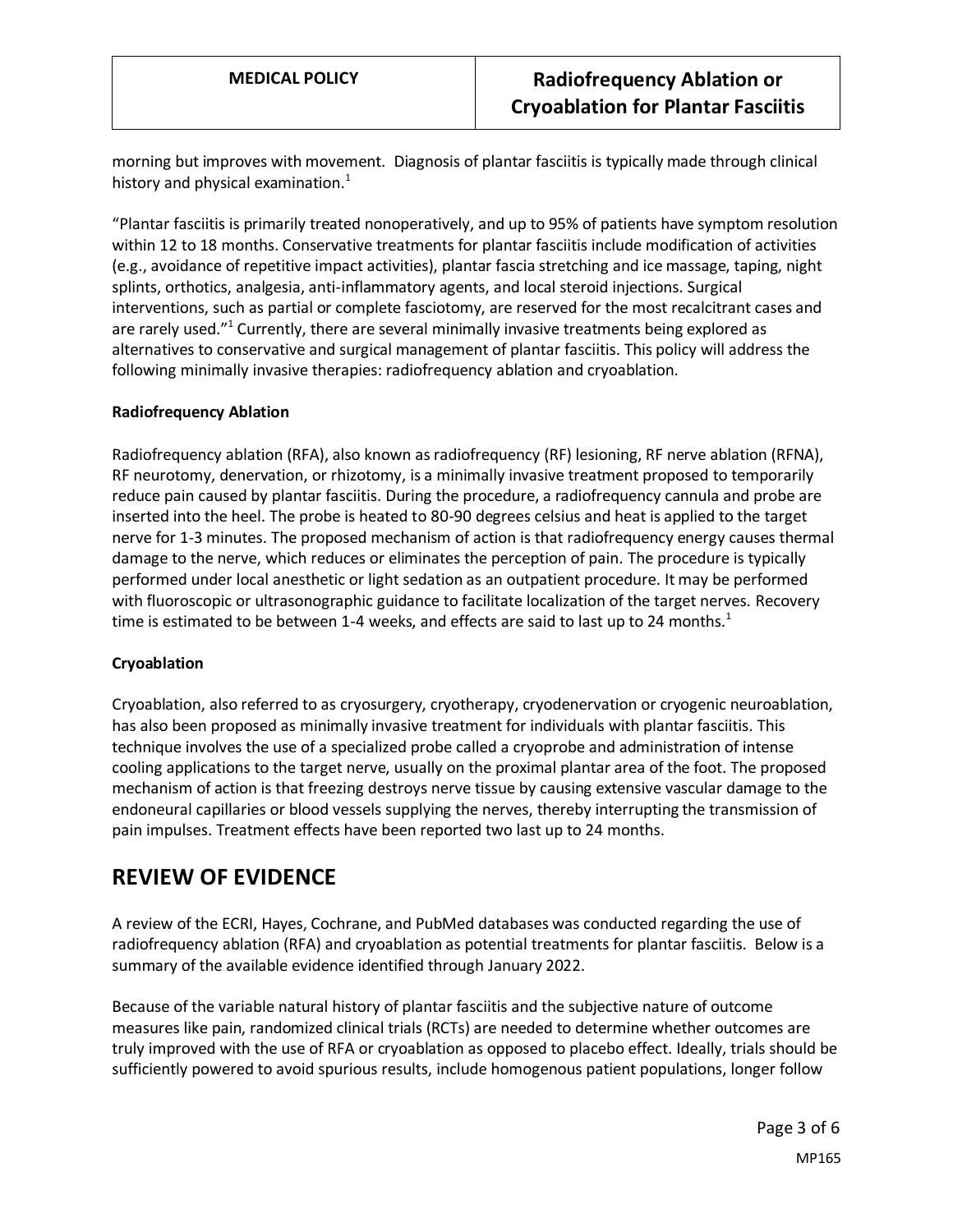up periods, and report objective outcome measures such as imaging in addition to standardized methods of measuring subjective outcomes like pain severity and functional impairment.

#### **Radiofrequency Ablation**

In 2017 (archived in 2021), Hayes published a review on the safety and effective of radiofrequency ablation (RFA) compared to convention treatments for recalcitrant plantar fasciitis in adults, including five studies.<sup>1</sup> Only two of the studies were comparative and the remaining three studies were small case series. The comparative studies included a randomized crossover trial that compared RFA with sham treatment (n=17 patients) and a nonrandomized controlled trial that compared RFA with pulsed radiofrequency. Hayes reported a **rating of "D2"** for the use of RFA in adults with recalcitrant plantar fasciitis. The review stated that the body of evidence is of "fair to very poor quality and limited by small sample sizes, lack of comparison groups, and other methodological flaws. Substantial uncertainty remains regarding the durability of the treatment effect, the comparative efficacy of [RFA] compared with other minimally invasive treatments, patient selection, and safety."

Of note, there were several other nonrandomized studies published prior to the Hayes review that were not included in the review due to poor quality as a result of methodologic limitations. These excluded studies suffered from a lack of reporting of statistical values and reported different outcomes measures, making conclusions drawn about treatment efficacy difficult to determine.<sup>2-6</sup>

No additional studies evaluating the safety or efficacy of RFA to treat plantar fasciitis were identified after the publication of the Hayes review.

#### **Cryoablation**

There are a limited number of studies comparing cryoablation to standard of care treatments for plantar fasciitis. Evidence consists of small case series and one small randomized controlled trial (RCT). <sup>7-10</sup> All studies suffer from limitations including small sample size and evaluation of subjective pain alone (e.g., patient reported pain, as measured by the visual analog scale [VAS]) without measurement of objective data (e.g., imaging studies). Further RCTs are needed to determine the efficacy of cryoablation as a treatment option for plantar fasciitis, and should include larger sample sizes, longer follow periods and double-blinding to establish the overall effectiveness of this procedure and include comparative studies against other treatments.

## **CLINICAL PRACTICE GUIDELINES**

#### American College of Foot and Ankle Surgeons (ACFAS)

In 2018, the ACFAS published a non-evidence based consensus statement of the diagnosis and treatment of adult acquired infracalcaneal heel pain.<sup>11</sup> The panel concluded that the safety and efficacy regarding both cryosurgery and radiofrequency ablation were "uncertain – neither appropriate nor inappropriate."<sup>11</sup> Authors called for additional, long-term research assessing these treatments efficacy.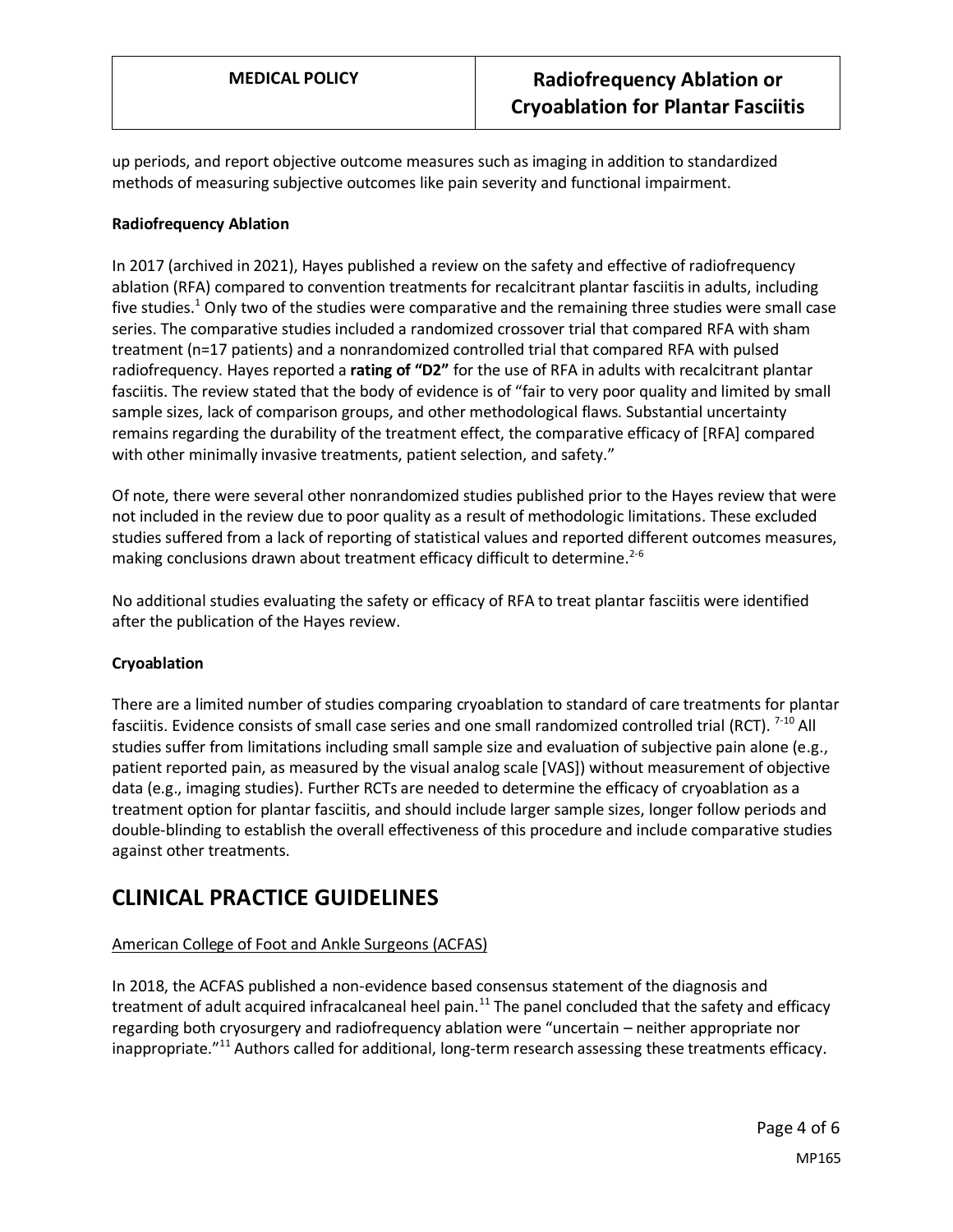# **CENTERS FOR MEDICARE & MEDICAID SERVICES**

As of 2/7/2022, no Centers for Medicare & Medicaid (CMS) coverage guidance was identified which addresses radiofrequency ablation or cryoablation for the treatment of plantar fasciitis.

# <span id="page-4-0"></span>**POLICY SUMMARY**

There are a limited number of studies comparing RFA or cryoablation to standard of care treatments for plantar fasciitis, such as nonoperative treatments or surgical repair. The body of evidence evaluating the efficacy of RFA and cryoablation to treat plantar fasciitis is limited by a lack of randomized controlled trials. In addition, published nonrandomized comparative studies and case series are of small sample size, retrospective study design and of poor quality. Further good quality prospective comparative studies are needed to evaluate the clinical utility of RFA and cryoablation as alternative treatments of plantar fasciitis.

## **INSTRUCTIONS FOR USE**

Company Medical Policies serve as guidance for the administration of plan benefits. Medical policies do not constitute medical advice nor a guarantee of coverage. Company Medical Policies are reviewed annually and are based upon published, peer-reviewed scientific evidence and evidence-based clinical practice guidelines that are available as of the last policy update. The Companies reserve the right to determine the application of Medical Policies and make revisions to Medical Policies at any time. Providers will be given at least 60-days notice of policy changes that are restrictive in nature. The scope and availability of all plan benefits are determined in accordance with the applicable coverage agreement. Any conflict or variance between the terms of the coverage agreement and PHP and PHA Medical Policy will be resolved in favor of the coverage agreement.

# **REGULATORY STATUS**

#### Mental Health Parity Statement

Coverage decisions are made on the basis of individualized determinations of medical necessity and the experimental or investigational character of the treatment in the individual case. In cases where medical necessity is not established by policy for specific treatment modalities, evidence not previously considered regarding the efficacy of the modality that is presented shall be given consideration to determine if the policy represents current standards of care.

## **REFERENCES**

1. Hayes. Radiofrequency Nerve Ablation For Treatment Of Plantar Fasciitis. Published 12/14/2017. Archived 11/13/2021. [https://evidence.hayesinc.com/report/htb.rfaplantar4284.](https://evidence.hayesinc.com/report/htb.rfaplantar4284) Accessed 2/7/2022.